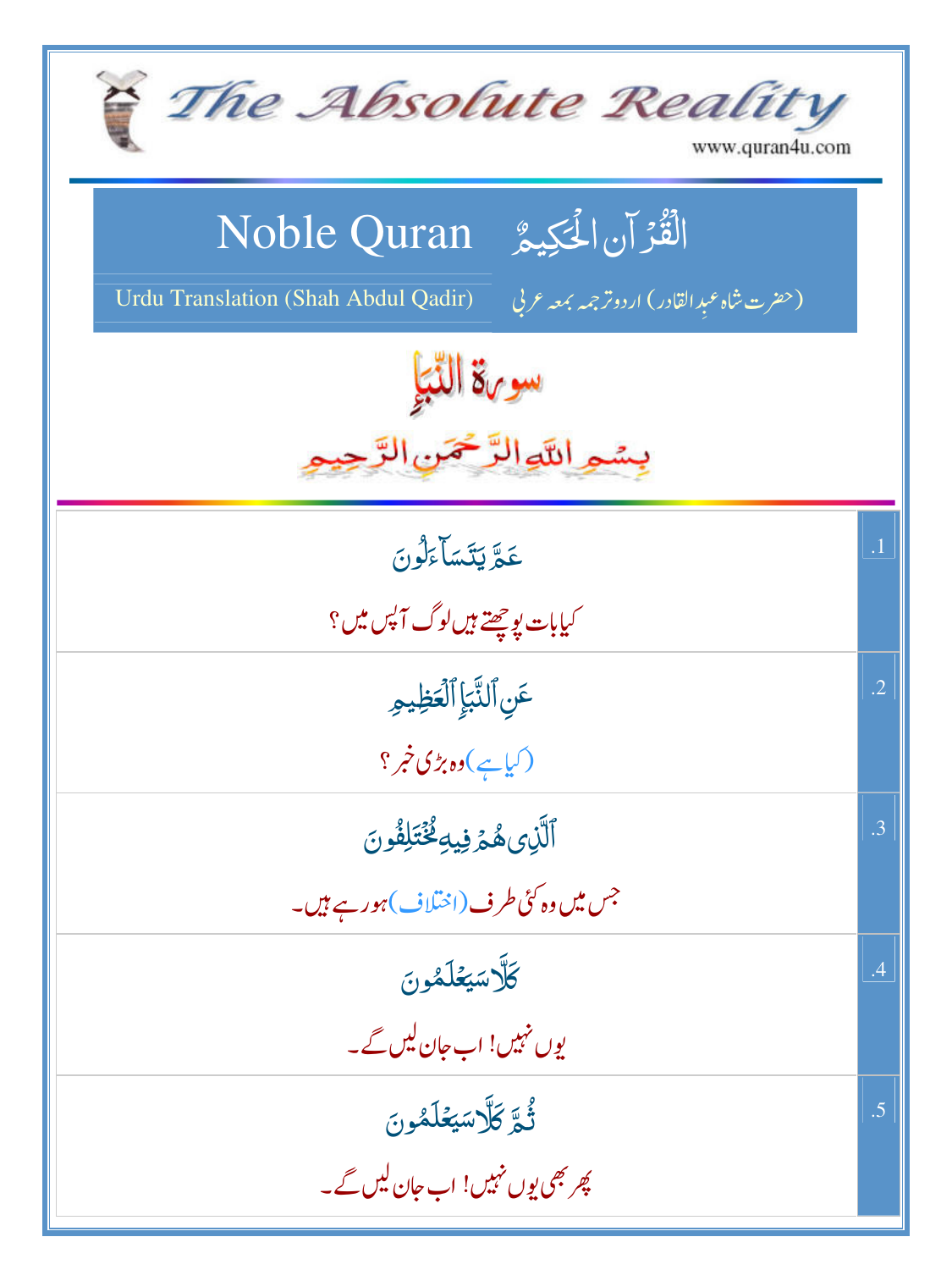| أَلَمَ بَجُعَلِ ٱلْأَرْضَ مِهَدًا                | .6  |
|--------------------------------------------------|-----|
| (کیا)ہم نے نہیں بنائی زمین بچھونا؟               |     |
| وَأَلْجِبَالَ أَوُتَادًا                         | .7  |
| اور پہاڑ (اسکی) میخیں ؟                          |     |
| وَخَلَقْتَكُمۡ أَزۡوَاجَا                        | .8  |
| اور تم کو بنایاجوڑے جوڑے،                        |     |
| وَجَعَلْنَانَوۡمَكُمۡ ِسُبَاتَا                  | .9  |
| اور بنائی نیند تمہاری د فع ماند گی( باعث سکون )، |     |
| وَجَعَلْنَا ٱلثَّيْلَ لِبَاسًا                   | .10 |
| اور بنائی رات اوڑ ھنا(پر دہ <sup>ہ</sup> وش)،    |     |
| وَجَعَلْنَا ٱلنَّهَاَىَ مَعَاشًا                 | .11 |
| اور بنایادن روز گار کو۔                          |     |
| وَبَنَيْنَافَوُقَكُمُ سَبُعًاشِدَادًا            | .12 |
| پھر چُی تم سے اوپر سات چُنائی( آسان)مضبوط،       |     |
| <b>وَجَعَلْنَاسِرَاجَاوَهَّاجًا</b>              | .13 |
| اور بناي <u>اايک تړاغ چ</u> مکتا،                |     |
|                                                  |     |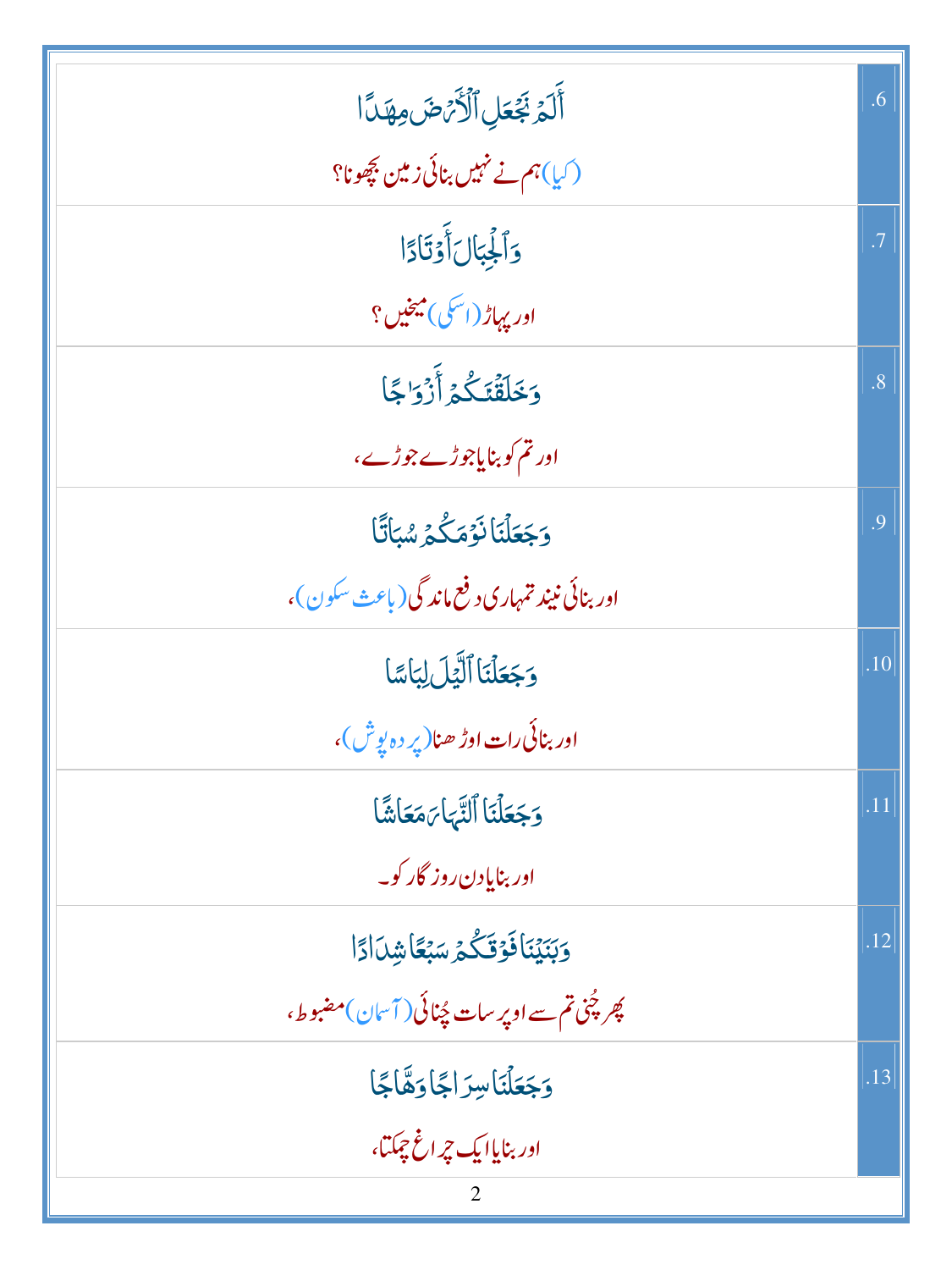| وَأَنزَلْنَامِنَ ٱلْمُغْصِرَاتِ مَآءَّثَجَّاجًا                 | .14 |
|-----------------------------------------------------------------|-----|
| اور اتارانچڑتی بدلیوں سے پانی کاریلا (بارش)،                    |     |
| ڷێ۠ڂٛڔؚڿۜڔؚ؈ؚۦڬڹٵۧۏڹؘٵؾٙٞٵ                                      | .15 |
| (تا) کہ نکالیں <sub>اس سے</sub> اناج اور سبز ہ،                 |     |
| وَجَنَّتِ أَلَّفَافَا                                           | .16 |
| اور باغ پټوں میں ل <sub>یٹ</sub> رہے۔                           |     |
| إِنَّ يَوۡمَ ٱلۡقَصَٰلِ كَانَ مِيقَتَا                          | .17 |
| بیثک دن ف <u>صلے کا ہ</u> ے ایک وقت <i>کھہر ر</i> ہا(مقرر)۔     |     |
| يَوۡمَ يُنفَخۡ فِى ٱلصُّوِىٰ فَتَأۡنُونَ أَفۡوَاجًا             | .18 |
| جس دن پھو نکیں نر سنگا(بگل،صور)، پھر چلے آؤجُٹ جُٹ(فوج در فوج)۔ |     |
| وَفُتِحَتِ ٱلسَّمَآءُفَكَانَتَ أَبَوَابًا                       | .19 |
| اور کھولا جائے آسان، توہو جائیں دروازے۔                         |     |
| وَ <i>شَيِّرَتِ أَجِّبَالُ فَكَانَتُ سَرَ</i> ابًا              | .20 |
| اور چلائے جائیں پہاڑ، توہو جائیں ریت۔                           |     |
| إِنَّ جَهَنَّمَ كَانَتْ مِرْصَادًا                              | .21 |
| بیٹک دوزخ ہے تاک میں،                                           |     |
| 3                                                               |     |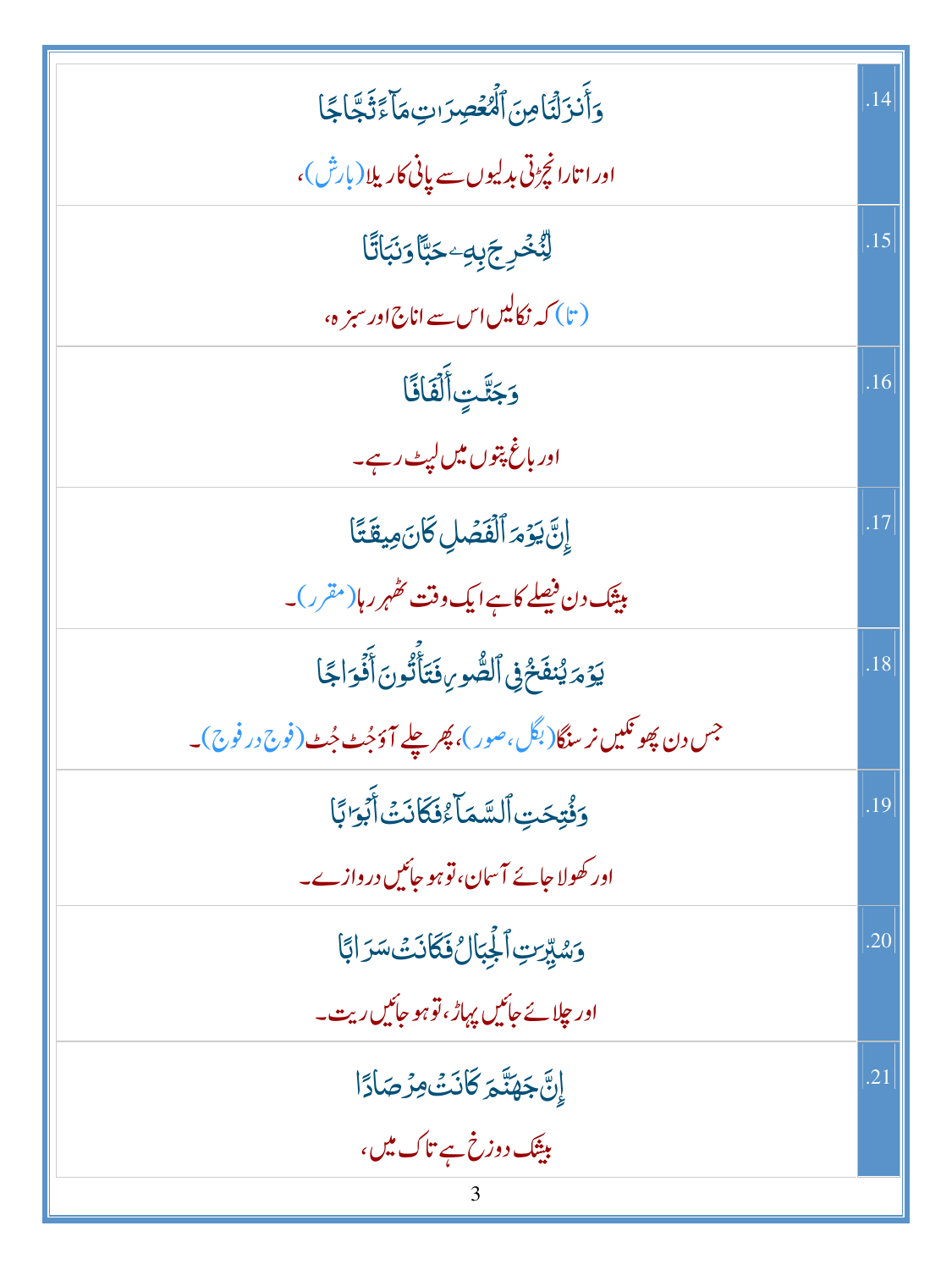| <b>لِّلطَّغِينَ هَابًا</b>                            | .22 |
|-------------------------------------------------------|-----|
| شريروں كاٹھكانا،                                      |     |
| ڵؖۑؚؿؚ <sub>۠</sub> ؾ؋ۣڽؠؘٵۧٲۘڂڤؘٲڹ <i>ٵ</i>          | .23 |
| رہتے ہیں اس میں قرنوں ( مدتوں)۔                       |     |
| ڷۜۯۑؘڹؙٛۏػٛۅڹؘڣۣۑؠٵڹۯٙڋٳۅؘڷٲۺؘڗٳڹٵ                    | .24 |
| نہ چکھیں وہاں کچھ مز ہ ٹھنڈ ک کا،اور نہ ملے کچھ پینا، |     |
| إلَّاحَهِيمًاوَغَسَّاقًا                              | .25 |
| گر گر م پانی اور بہتی پیپ۔                            |     |
| جَزَآءًوفَاقَا                                        | .26 |
| (په)بدله ہے يورا۔                                     |     |
| ٳڹَّهٖؿۡ كَانُواۡٱلَايَزۡ جُونَ حِسَابًا              | .27 |
| وہ تھے تو قع نہ رکھتے ( <sup>کس</sup> ی)حساب کی،      |     |
| وَكَنَّكُواۡبَايَتِنَا كِنَّالَاٖ                     | .28 |
| اور حجیٹلائیں ہماری آبتیں مکر ا(حجھوٹ سمجھ) کر۔       |     |
| <b>وَكُلَّ شَيْءٍأَخْصَيْنَهُ كِتَبَا</b>             | .29 |
| اور ہر چیز ہم نے گ <sup>ی</sup> ن رکھی لکھ کر۔        |     |
|                                                       |     |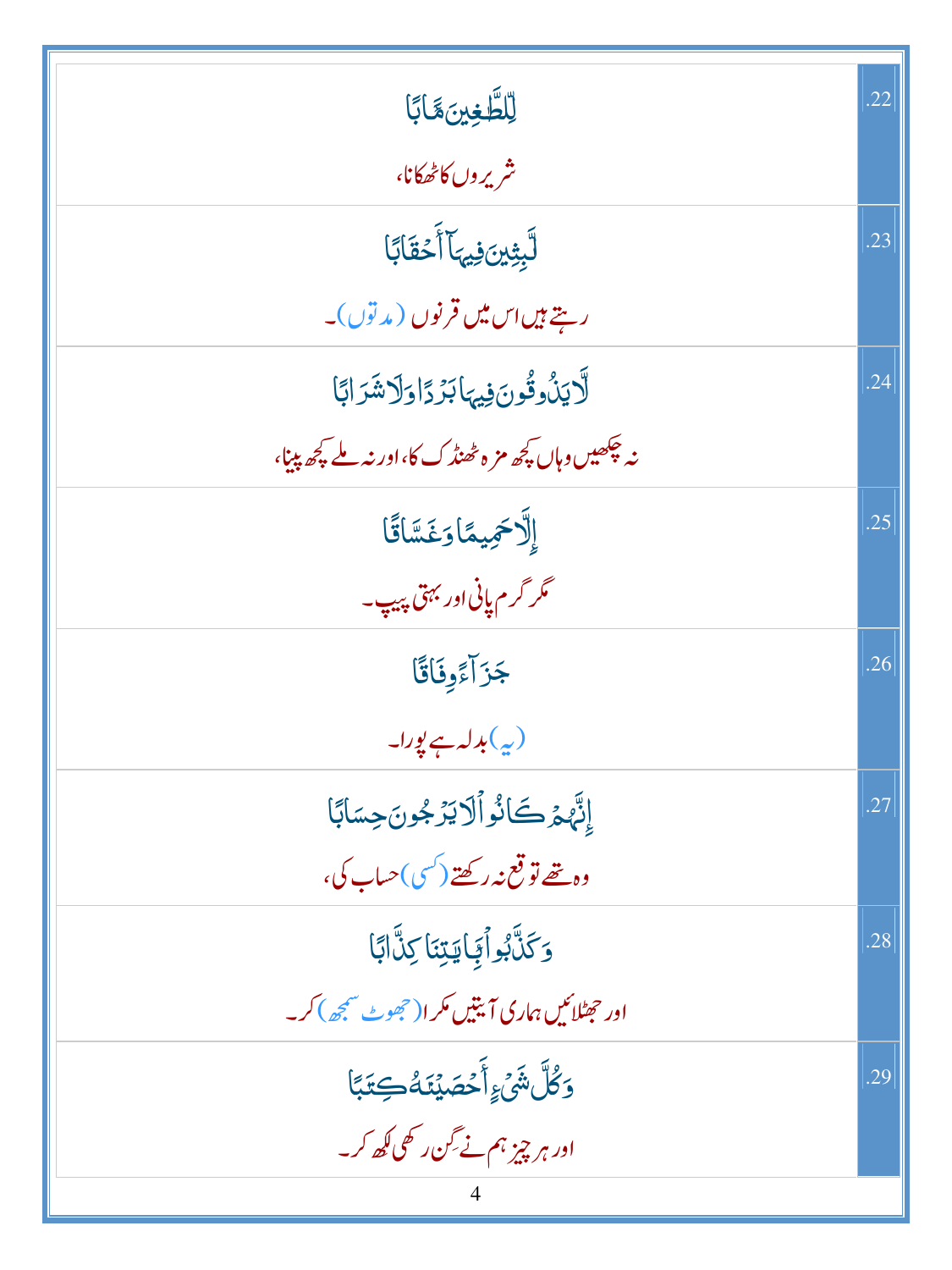| فَذُوقُواًفَلَن ثَّزِينَ كُمَّ إِلَّا عَذَابًا                     | .30 |
|--------------------------------------------------------------------|-----|
| اب چکھو کہ ہم بڑھاتے نہ جائیں گے تم پر مگر مار ( عذاب )۔           |     |
| ٳڹ <i>ٙ</i> ٙٳڸٙڵٙڡ۠ؾؖٞڦؚڹؾؘڡؘڡۘٙٲۯٵ                               | .31 |
| <b>بیٹنگ ڈر دالوں (متقیوں ) کومر اد ملنی ہے۔</b>                   |     |
| <u>حَىٰٓ</u> ٳٙڸٟڹؘ؋ؘٲٛٙۼٙڹٙٵ                                      | .32 |
| باغ بیں اور انگور ،                                                |     |
| وَكَوَاعِبَأَنَّزَابًا                                             | .33 |
| اور نوجوان عور تيں ايک عمر سب کی،                                  |     |
| وَكَأَسًادِهَاقًا                                                  | .34 |
| اور پياله جهلگا،                                                   |     |
| لَّايَسْمَعُونَ فِيهَالَغَوَّا دَلَّا رَبِّانَا                    | .35 |
| نہ سنیں گے وہاں بکنا(بیہو دہ بات)اور نہ مکر انا(حج <i>و</i> ٹ)۔    |     |
| <b>ٙڿڗؘ</b> ٳٙ <sub>ػٙ</sub> ۊڹۥڗٞڹ۪ۜڮٙۘڡؘڟؘٳٚۦۧٙڿۺٲڹٲ             | .36 |
| بدلہ ہے، تیرے رب کادیاحساب سے،                                     |     |
| ءَّابٍّ ٱلسَّمَوَاتِ وَٱلْأَمَّاضِ وَمَا بَيۡنَهُمَا ٱلرَّحۡمَٰنَ  | .37 |
| جورب ہے آسانوں کااور زمین کااور جوان کے نیچ ہے بڑی مہر (محبت)والا، |     |
|                                                                    |     |